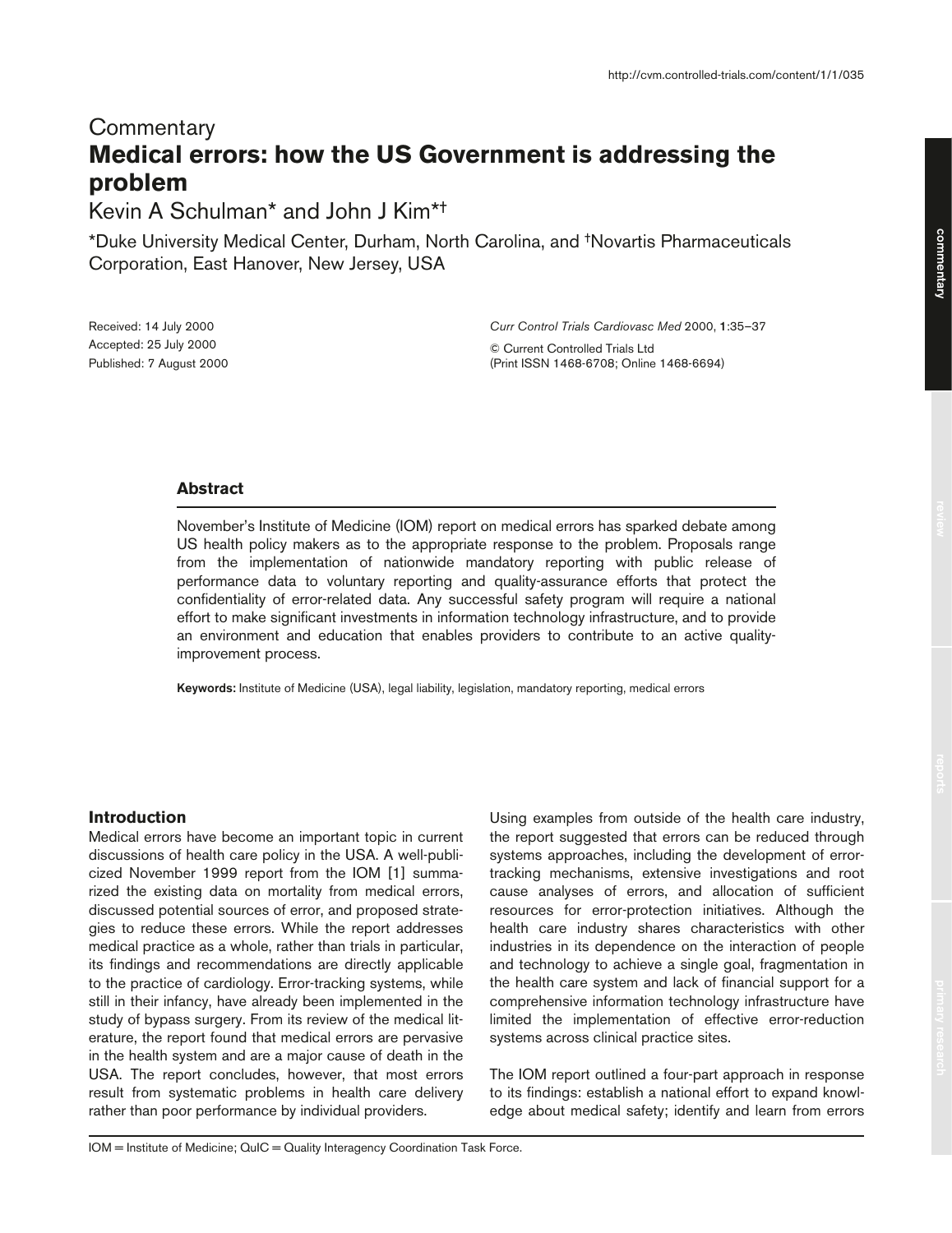through mandatory and voluntary reporting systems; raise safety standards and expectations for improvement in safety through the involvement of professional and accrediting organizations; and create delivery-level safety systems within health care organizations.

# **Quality Interagency Coordination Task Force recommendations**

Shortly after the release of the IOM report, President Clinton directed the Quality Interagency Coordination Task Force (QuIC) to develop a plan of action to reduce the incidence of medical errors. The QuIC coordinates the efforts of 12 federal agencies to ensure that the bureaus that are involved in purchasing, providing, researching, or regulating health care services work together to improve the quality of health care.

In its report, the QuIC agreed that error-reporting systems should be established in all 50 states [2]. First, the QuIC recommended that a mandatory system be implemented in all Department of Defense hospitals and clinics in order to collect information on medical errors. Second, mandatory reporting requirements should be expanded to blood banks and other establishments that work with blood. Third, the QuIC will identify a set of patient safety measures that are critical to the identification of medical errors, practices that help to reduce the incidence of errors, and other issues related to the implementation of a mandatory reporting system. Finally, the federal government will work to determine the most effective way to present public information on the incidence of medical errors. A voluntary error-reporting system will be implemented nationwide for Veterans Affairs hospitals by the end of 2000, and the QuIC will examine existing mandatory and voluntary reporting systems at the federal and state levels in order to develop recommendations for a federal role in data collection and oversight.

The QuIC also recommended that all hospitals participating in Medicare and all health plans participating in the Federal Employees Health Benefits Program develop patient safety programs. The Department of Labor will begin to include medical error data in its Health Benefits Education campaign as a way of incorporating patient safety into health plan purchasing decisions. Within 1 year, the US Food and Drug Administration will develop new standards to prevent errors caused by similar-sounding brand names and packaging, and the QuIC report called for the development of new drug labeling standards by the end of 2000. Finally, the QuIC proposed steps to improve access to patient information and to improve order entry within federal health care systems.

# **Recent legislation**

Legislation addressing medical errors has been introduced in both houses of Congress. The *Medical Errors* *Reduction Act of 2000* [3] called for the implementation of 15 demonstration projects in order to determine optimal strategies for gathering medical error data and to determine the impact of mandatory and voluntary reporting mechanisms and public disclosure of reports. The bill also called for demonstration projects to test technologic means of reducing the incidence of errors.

The *Stop All Frequent Errors in Medicare and Medicaid Act of 2000* [4] would establish a Center for Patient Safety within the Agency for Healthcare Research and Quality, following the recommendations of the IOM report. The focus of the bill, however, is on the establishment of medical error detection and prevention systems for hospitals operating within the Medicare and Medicaid programs. The bill would require health facilities to establish error-detection systems, perform root-cause analyses, and establish strategies to correct errors. The information would be reported to either state public health departments, Medicare peer-review organizations, or accrediting organizations. Noncompliant facilities (ie those with poor safety performance for more than 2 years) would be reported to federal officials, who would release the facilities' medical error records to the public.

The *Medication Error Prevention Act of 2000* [5] encouraged use of a voluntary reporting system known as Med MARx, a national, Internet-based, anonymous database established for health care professionals to share field experiences regarding medical errors.

Finally, the *Patient Safety and Errors Reduction Act* [6] and the *Voluntary Error Reduction and Improvement in Patient Safety Act* [7] called for the institution of a Federal Center for Quality Improvement and Patient Safety. Neither bill called for mandatory reporting of medical errors, and both bills would protect health care providers against litigation and provide for patient confidentiality in medical error databases.

## **Challenges**

Several aspects of the campaign to reduce medical errors have generated controversy. Nancy Dickey, immediate past president of the American Medical Association, criticized President Clinton's call for mandatory reporting of errors, noting that a "number of states have mandatory reporting, and there's no evidence that they have greater safety or fewer errors" [8]. However, preliminary evidence from New York hospitals suggests that mandatory reporting may improve quality of health care. New York hospitals have been required to report medical errors to the state's Department of Health since 1985. The Department also collects information on all patients undergoing heart bypass surgery in the state, regardless of whether an error occurred, and publishes death rates for all hospitals performing the procedure. The death rate for bypass surgery in New York has